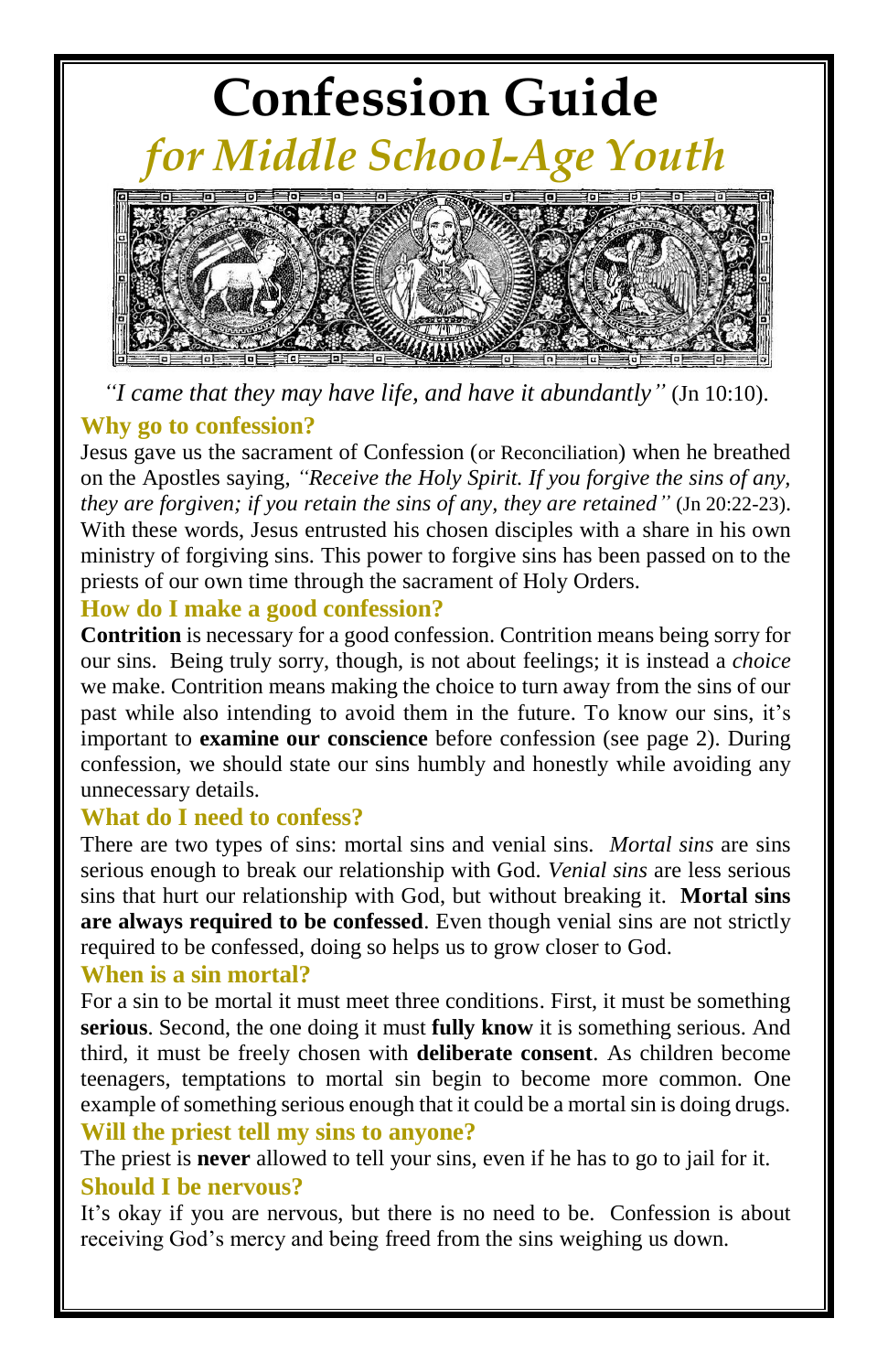# Examination of Conscience

*Ask yourself these questions to prepare for confession.*

- I. **I am the LORD your God: you shall not have strange gods before me.** *Have I…*
- Intentionally held back a mortal sin or lied in confession?
- Put other things ahead of God in my life? (Friends, popularity, sports, school, video games, money, etc.)
- Stopped believing in God or denied my Catholic faith?
- Not prayed every day? Only prayed when I needed something?
- Taken God's forgiveness for granted? Believed my sins are too great for God's mercy?
- Practiced or put faith in things incompatible with Christianity? (Horoscopes, Ouija boards, good luck charms, etc.)
- Hung around friends who lead me away from God?
- Watched movies/TV shows or listened to music harmful to my relationship with God?
- II. **You shall not take the name of the LORD your God in vain.** *Have I…*
	- Used the name of God or Jesus disrespectfully?
	- Made jokes that disrespect God, the Church, or the Catholic faith?
- III. **Remember to keep holy the LORD'S Day.** *Have I…*
	- Missed Mass on Sunday or holy days of obligation? If so, have I asked my family to take me?
	- Showed proper reverence during Mass? Chewed gum or eaten food during Mass? Dressed appropriately for Mass?
	- Kept the one-hour fast before receiving Holy Communion?
	- Let unnecessary work get in the way of Sunday being a day for faith, rest, and family?
- IV. **Honor your father and your mother.** *Have I…*
	- Obeyed my parents/guardians? Done something they wouldn't approve of?
	- Not showed my parents respect? Yelled, spoken rudely, or talked back to them?
	- Obeyed my teachers and those in rightful authority?
- V. **You shall not kill.** *Have I…*
- Hurt, bullied, or been cruel to another?
- Lost my temper?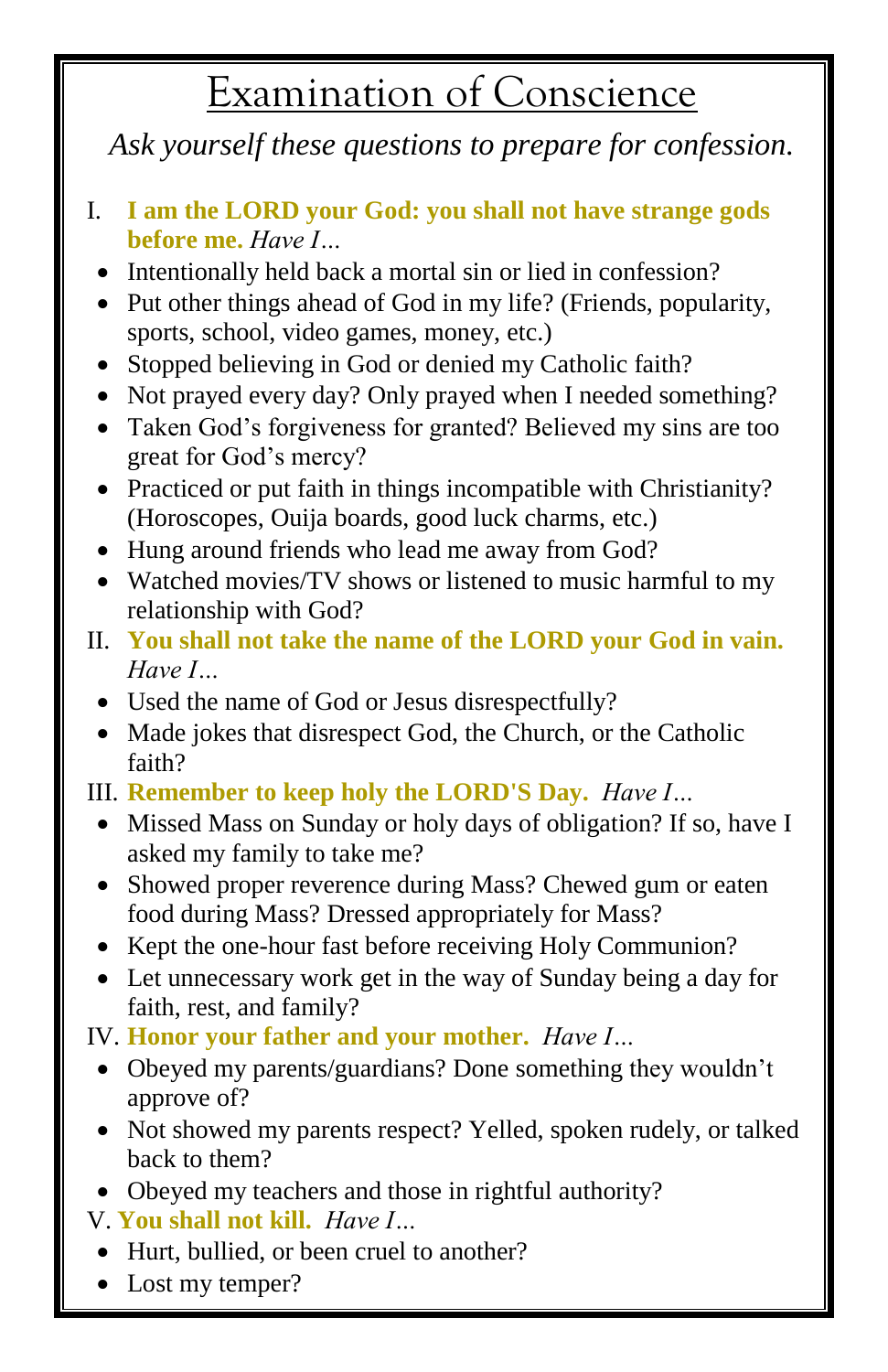- Dwelled on thoughts of hatred? Sought revenge?
- Refused forgiveness to anyone? Held grudges?
- Not treated all people with respect, even those different from me?
- Used drugs or alcohol? Smoked or vaped?
- Hurt myself on purpose?
- Encouraged another to do something sinful?
- VI. **You shall not commit adultery.** *Have I…*
- Not treated my body or another's body with purity and respect?
- Looked at inappropriate pictures or videos on purpose?
- VII. **You shall not steal.** *Have I…*
- Stolen, damaged, or vandalized another's property?
- Wasted too much money on electronics or clothing?
- Wasted too much time on video games, TV, or the internet?
- VIII. **You shall not bear false witness against your neighbor.** *Have I…*
	- Lied? Cheated?
	- Judged another?
	- Spread a false rumor?
	- Gossiped about another's negative qualities?
	- Shared secrets that I shouldn't have?
	- Insulted another? Bragged?
- Failed to stand up for someone when I should have?
- IX. **You shall not covet your neighbor's wife.** *Have I…*
- Worn clothes that are immodest, revealing, or too tight?
- Been too concerned about my appearance?
- X. **You shall not covet your neighbor's goods.** *Have I…*
- Been envious (jealous) of another's gifts, looks, or possessions?
- Cared too much about my popularity?
- Cared too little about those usually left out?